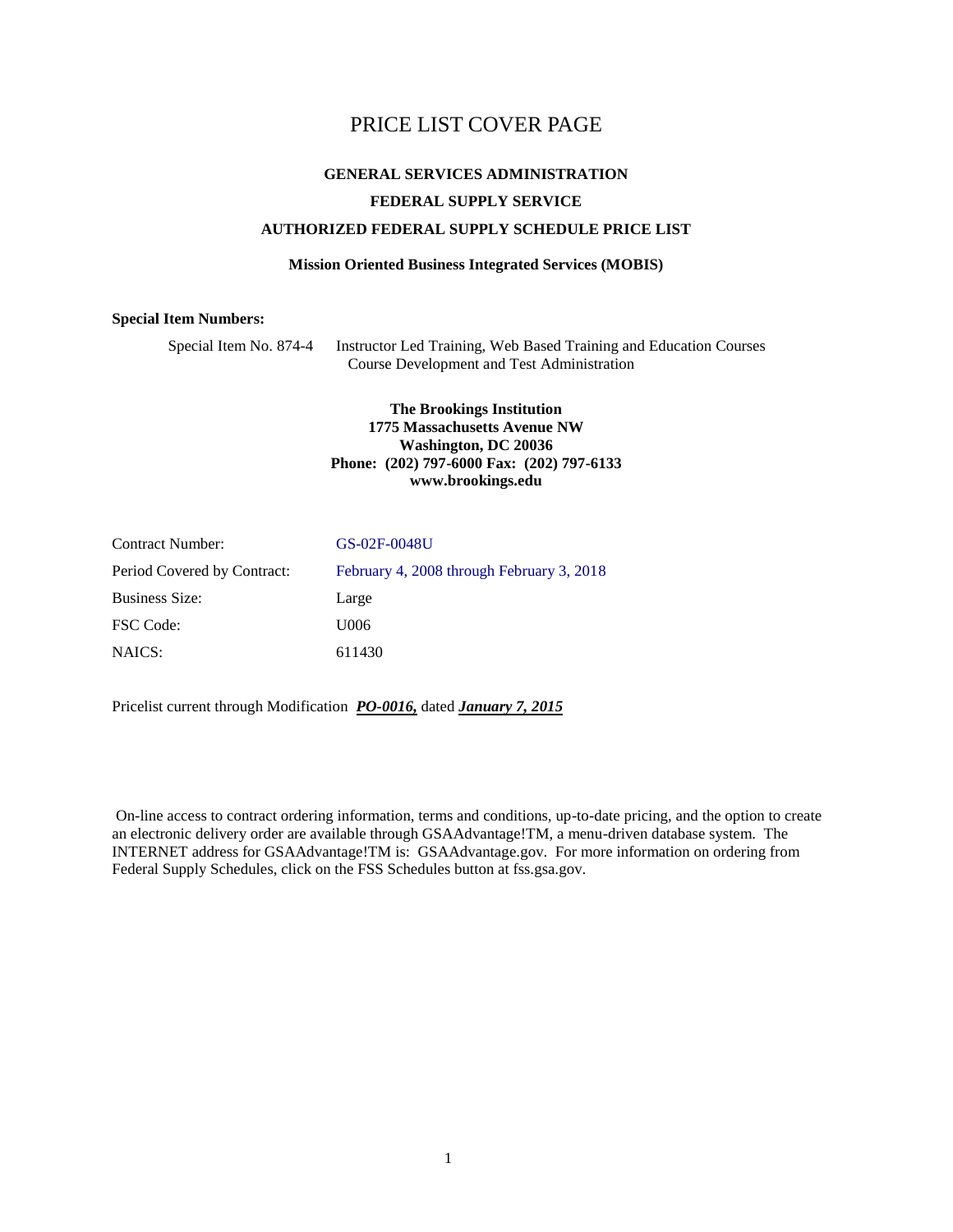# **TABLE OF CONTENTS**

| Instructor-Led Training ~ GSA Pricing 20  |  |
|-------------------------------------------|--|
| Custom Course Development ~ GSA Pricing22 |  |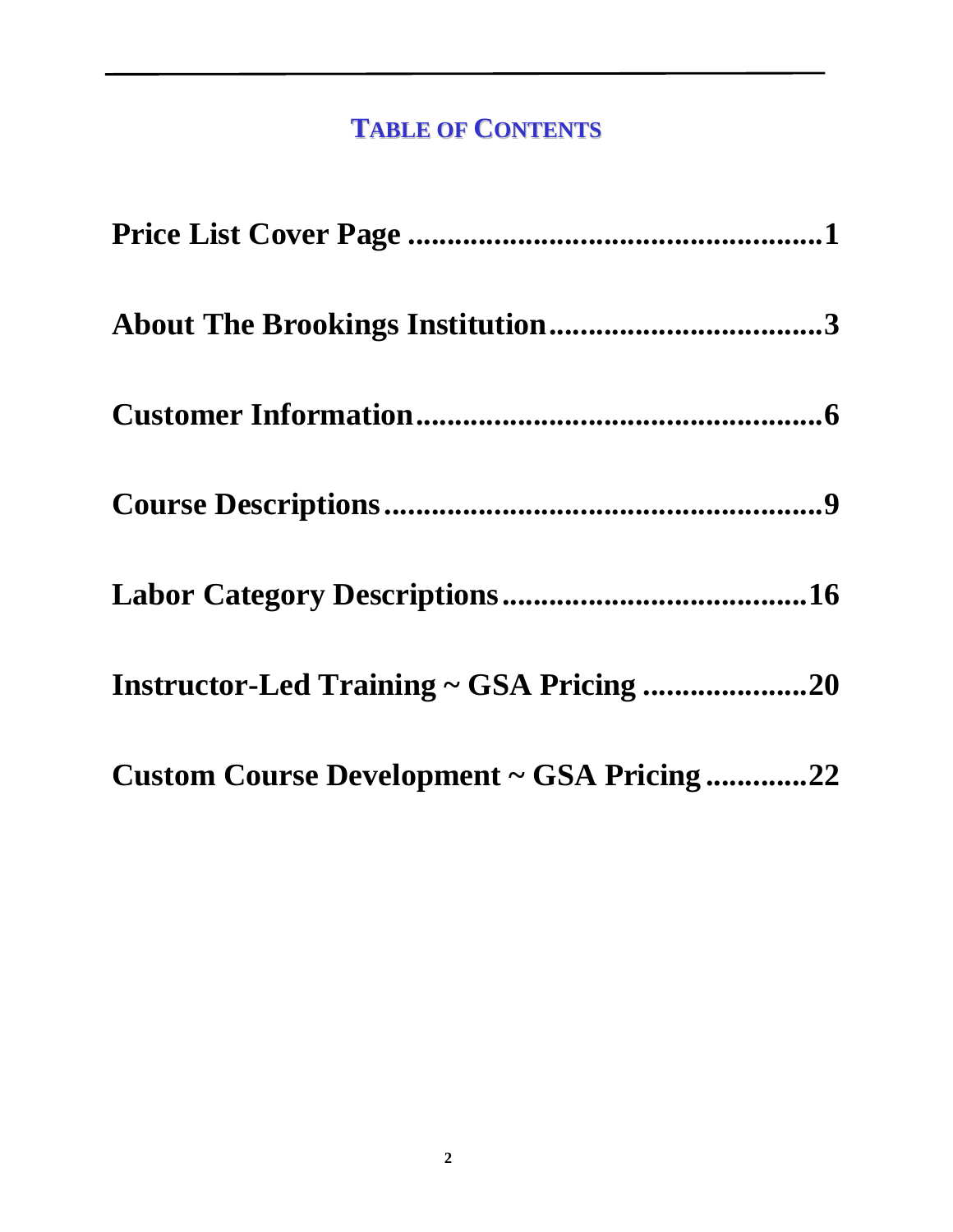# ABOUT THE BROOKINGS INSTITUTION

### <span id="page-2-0"></span>**The Brookings Institution**

The Brookings Institution is an internationally recognized private nonprofit organization devoted to independent research and innovative policy solutions. Our experts—renowned scholars, opinion leaders, and practitioners—are real-world change agents in economics, foreign policy, governance, and the social sciences. Established in 1916, for the past ninety years Brookings scholars have garnered widespread esteem and admiration for the quality, independence, and impact of their work.

### **About Executive Education at Brookings**

The values of The Brookings Institution ---quality, independence and impact---have underpinned the executive education curriculum at Brookings for more than *fifty* years.

Each year nearly 2500 executives — government and corporate leaders, judges, diplomats, military officers, and nonprofit decision-makers—advance their understanding, abilities, and careers through our programs which cover a range of critical policy issues, examine and explain U.S. governmental processes, or are designed to expand the executive leadership skills of individuals in government service.

- Our engaging seminars—focusing on topical domestic and global challenges— supply insights on current and emerging policy debates—invaluable information for strategic planning and for formulating sustainable and workable new initiatives.
- Our Capitol Hill programs provide unrivalled access to institutions of power—critical for professionals and organizations who seek to demystify and understand the dynamics of government.
- Our leadership development opportunities—most of which are exclusive to government executives—offer rich experiences that tie the values of the Constitution to today's world in transition, while building the range of competencies needed to advance to the ranks of the Senior Executive Service.

### **Our Approach**

Executive Education at Brookings helps emerging and established government leaders advance their careers through a better understanding of the world order, the U.S. democratic process and the skills needed to lead  $21<sup>st</sup>$  century organizations.

Our program design and delivery is unique, robust, creative, and anchored by diverse faculty. Most programs include a wide range of presenters and speakers from Brookings, academia, politics, and embassies, from the Executive Branch, other "think tanks" and the private sector. We offer not only access to America's thinkers, opinion-leaders and decision-makers, but also practical tools for applying new ideas. Participants in Brookings Executive Education programs benefit from confidential briefings inside iconic institutions, or from meaningful interaction and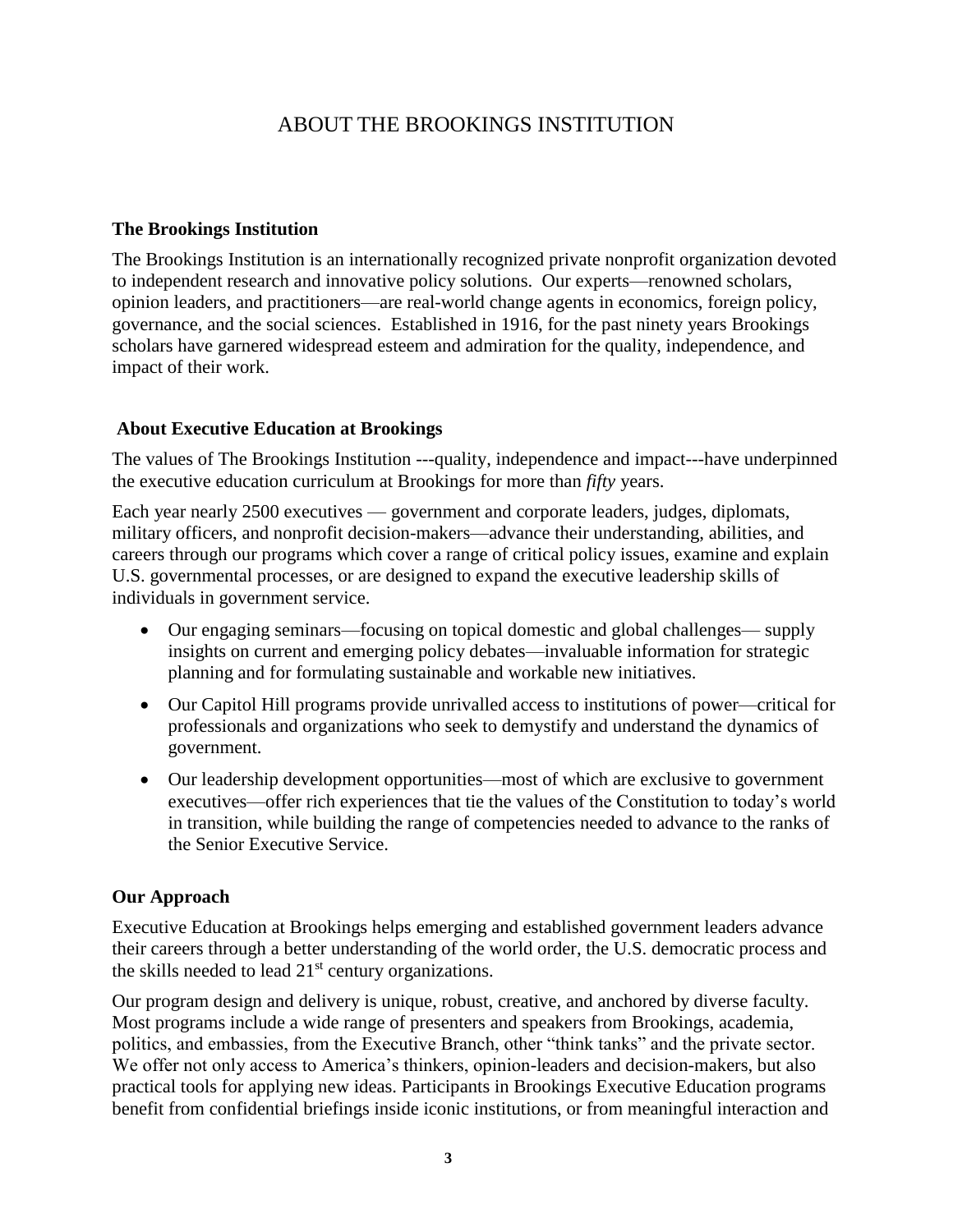lively discussion with people in power from different sides of the political spectrum. They learn from world-class experts with hands-on, real-world experience; inspiring, passionate teachers share information the participants need to implement bold but pragmatic ideas of their own. Programs involve a combination of lecture, case studies, and tours to offsite locations, simulations, and luncheon speakers.

Our competency-based curriculum in leadership development, designed in most cases exclusively for government executives, is driven by original research on leadership skills for the twenty-first century and is aligned with the Office of Personnel Management's Executive Core Qualifications.

Our seminars are generally small to allow for one-on-one interaction and meaningful group discussions. Learning is a shared process, with public and private sector participants learning from each other.

### **Open Enrollment Programs**

Our open enrollment programs range from one to five days. Although there are a few exceptions, most programs take place in Washington DC, and are held at the Brookings Institution. Brookings is equipped with extensive conference and catering capabilities, with the latest in audio/visual technology.

Most Brookings Executive Education programs have run for many years, but they are continually updated as politics and world affairs shift. We are proud to share our expertise on global and domestic issues, government and governance, and public leadership with public and private sector executives from all over the world. Please review the breadth and depth of our innovative programs, including some newly developed to meet the challenges of a world in transition. (See Tab 10 of this binder.)

Brookings offers several of our open enrollment programs conducted at a client's site, which can represent a significant cost savings once the client's attendance exceeds 20 participants. Brookings is also pleased to custom tailor a version of any of our open-enrollment programs for groups of twenty or more.

#### **Custom Programs**

Sometimes an open enrollment educational program simply does not fulfill the needs of your agency. Brookings provides custom programs specifically to meet a unique set of requirements.

Recent government clients have included the Defense Leadership and Management Program, the Joint Warfare Analysis Center, the Federal Aviation Administration, the Centers for Disease Control, NASA Dryden Flight Research Center, the Food and Drug Administration, Department of Transportation, National Institutes of Health, Defense Intelligence Agency and many other federal agencies.

Custom programs can run two to five days, and are held at Brookings; alternatively, they may be held at offsite residential locations when the curriculum calls for it. Recent custom programs have focused on executive leadership training, strategic planning to confront 21<sup>st</sup> century challenges, or providing an overview of governmental processes.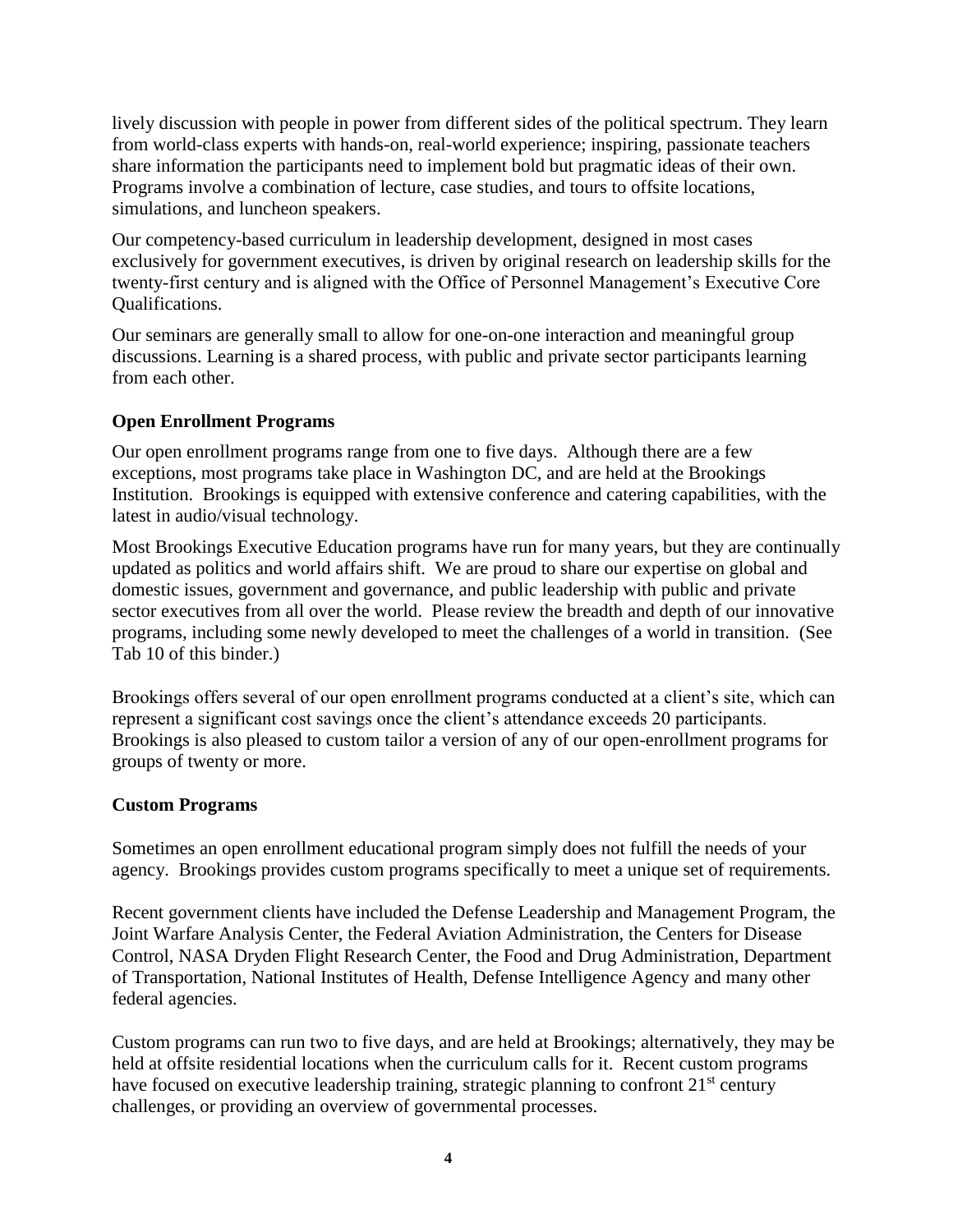Because Brookings custom programs are each unique, they are developed jointly with a dedicated program director assigned to an agency, who becomes intimately familiar with the client's organization and its goals. Custom programs usually involve a minimum of 20 participants, and may have as many as 40 or more. Costs are driven by the complexity of the issues covered, the number of days of professional time involved, and other direct costs such as meeting facilities, catering costs, honoraria and speaker fees, educational materials, lodging and transportation if applicable, etc.

All inquiries for custom Executive Education Programs should be directed to the Senior Director of Brookings Executive Education.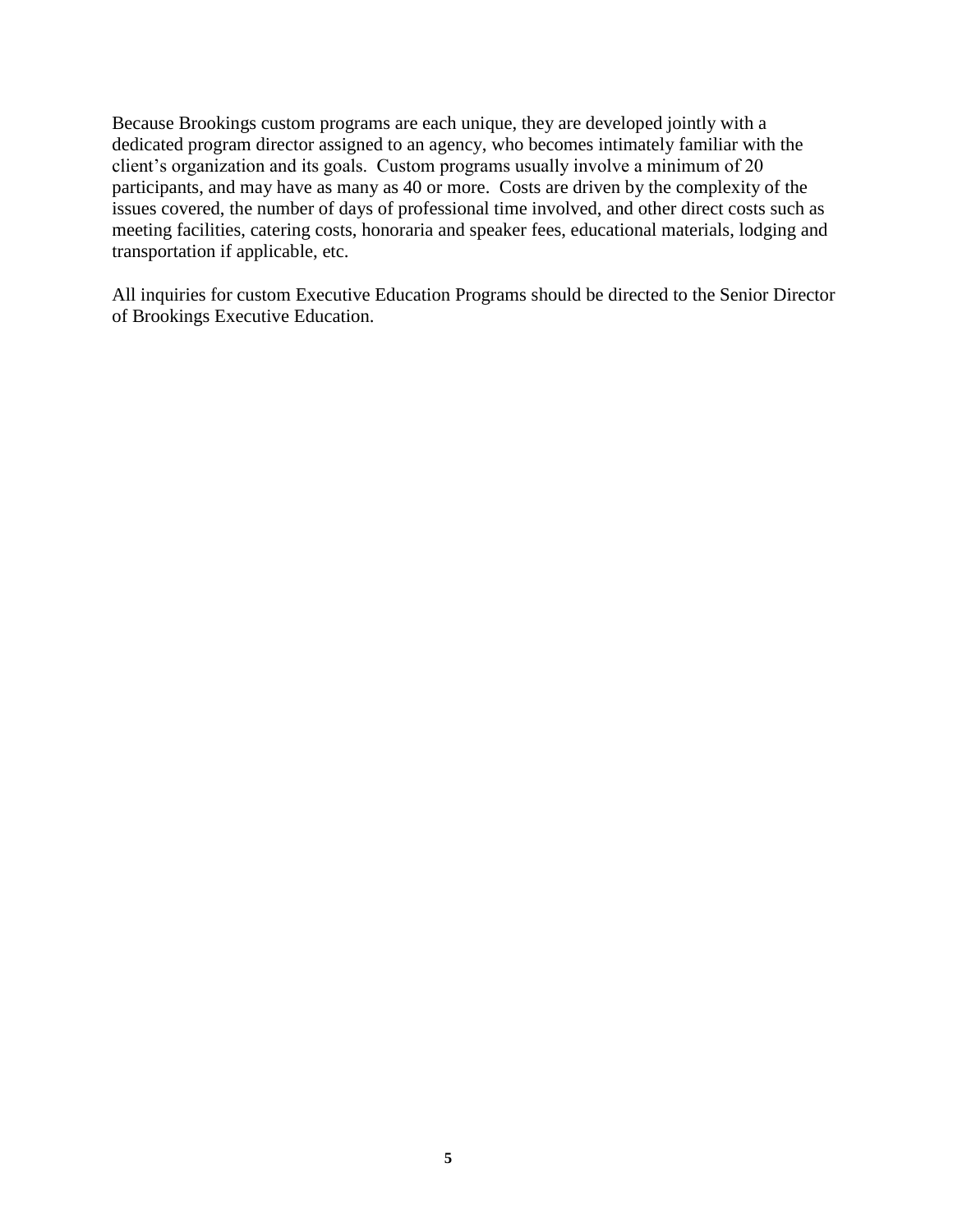### CUSTOMER INFORMATION

#### <span id="page-5-0"></span>**1a. Special Item Numbers:**

SIN 874-4 Instructor Led Training, Web Based Training and Education Courses, Course Development and Test Administration.

- **1b. Lowest priced model and lowest unit prices:** Prices shown in pricelist are net.
- **1c. Labor Category Descriptions:** See labor category descriptions beginning on page 16.
- **2. Maximum Order:** \$1,000,000
- **3. Minimum Order:** \$100
- **4. Geographic Coverage:** Worldwide.
- 5. **Points of Production:** Washington DC 20036
- **6. Statement on Net Price:** Prices shown in pricelist are net.
- **7. Quantity Discounts:** The Brookings Institution offers the following discounts for SIN 874-4:

Volume: For each order of greater than \$50,000 we offer a 10% discount.

Quantity: For each agency ordering six or more courses in a single order or having six or more attendees in a single course we offer a 5% discount.

- **8. Prompt Payment Terms:** Net 30.
- **9a. Acceptance of Government purchase cards below micro-purchase threshold:** The Brookings Institution accepts Government Purchase Cards below the micro-purchase threshold.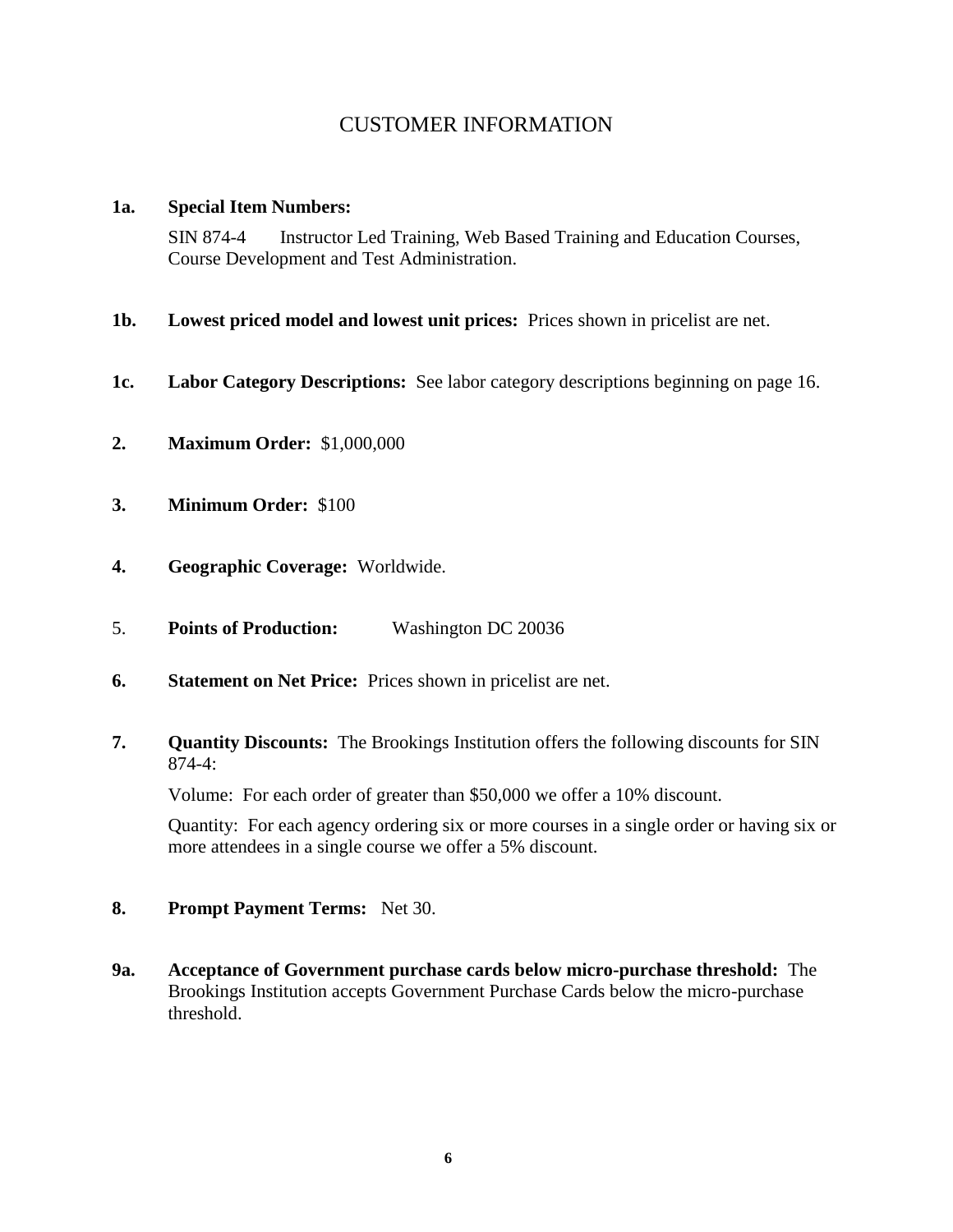- **9b. Acceptance of Government purchase cards above micro-purchase threshold:** The Brookings Institution accepts Government Purchase Cards above the micro-purchase threshold.
- **10. Foreign Items:** N/A
- **11a. Time of Delivery:** 30 days ARO or as negotiated with the ordering activity.
- **11b. Expedited Delivery:** To be negotiated with the ordering activity.
- **11c. Overnight and Two-day Delivery:** To be negotiated with the ordering activity..

**11d. Urgent Requirements:** To be negotiated with the ordering activity.

### URGENT REQUIREMENTS (JAN 1994)

When the Federal Supply Schedule contract delivery period does not meet the bona fide urgent delivery requirements of an ordering agency, agencies are encouraged, if time permits, to contact the Contractor for the purpose of obtaining accelerated delivery. The Contractor shall reply to the inquiry within 3 workdays after receipt. (Telephonic replies shall be confirmed by the Contractor in writing.) If the Contractor offers an accelerated delivery time acceptable to the ordering agency, any order(s) placed pursuant to the agreed upon accelerated delivery time frame shall be delivered within this shorter delivery time and in accordance with all other terms and conditions of the contract.

#### **12. F.O.B Points:** Destination

#### **13a. Ordering Address:**

The Brookings Institution Brookings Center for Executive Education (BCEE) 1775 Massachusetts Avenue NW Washington, DC 20036 Phone: (202) 797-6000 Fax: (202) 797-6133 www.brookings.edu

#### **13b. Ordering Procedures:**

For supplies and services, the ordering procedures, information on Blanket Purchase Agreements (BPA's), and a sample BPA can be found at the GSA/FSS Schedule homepage (fss.gsa.gov/schedules).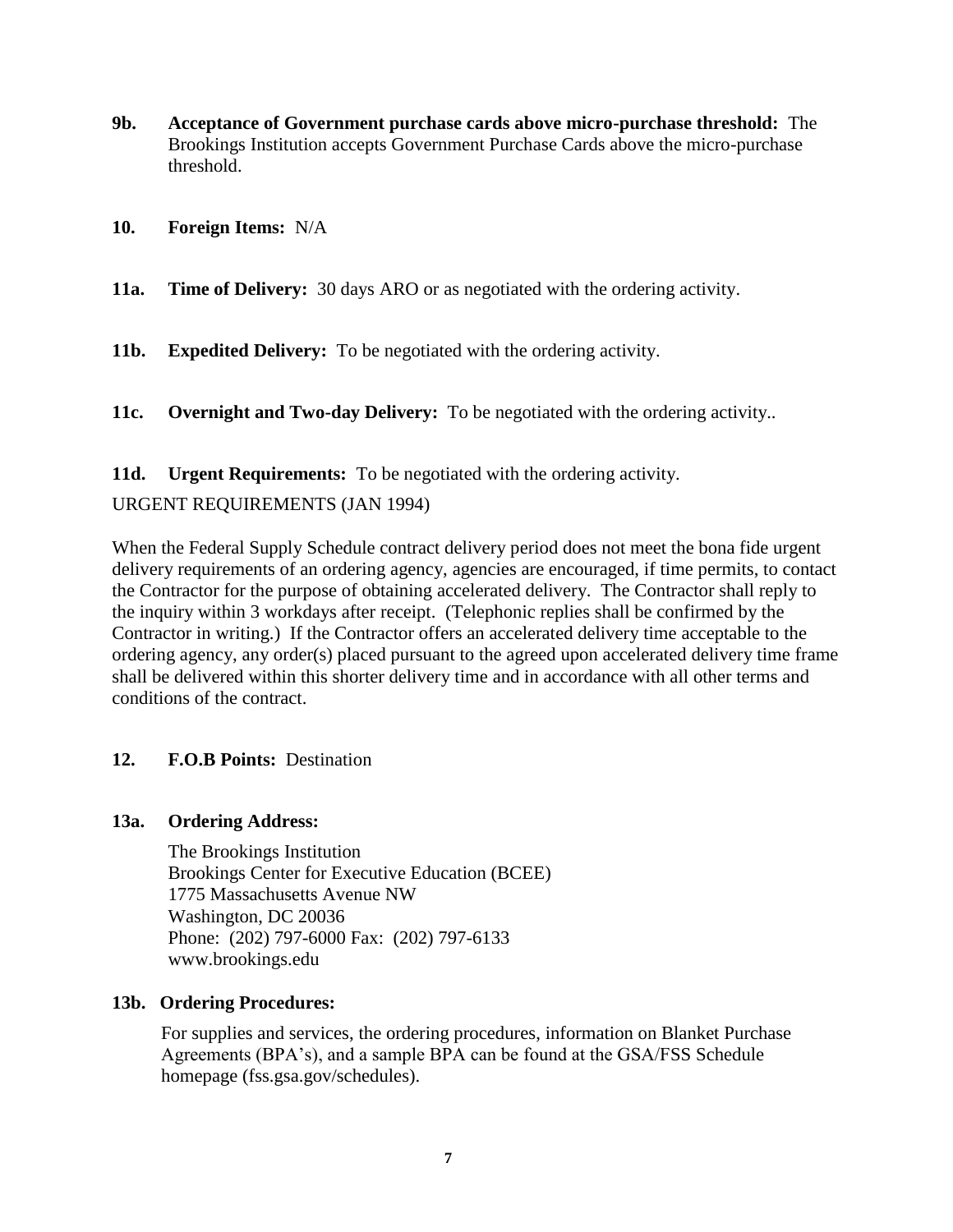### **14. Payment Address:**

The Brookings Institution Executive Education 1775 Massachusetts Avenue NW Washington, DC 20036 Attn: Registrar

### **15. Warranty Provision:**

The Brookings Institution stands behind its Products and Services as being accurate and complete to fulfill SOW requirements issued by federal government ordering activities.

- **16. Export Packing Charges:** N/A
- **17. Terms and conditions of Government commercial credit card acceptance:** N/A
- **18. Terms and conditions of Government rental, maintenance, and repair:** N/A
- **19. Terms and conditions of installation:** N/A
- **20. Terms and conditions of repair parts indicating date of parts price lists and any discount from list prices:** N/A
- **20a. Terms and conditions for any other services:** N/A

#### **21. List of service and distribution points:**

The Brookings Institution Brookings Center for Executive Education (BCEE) 1775 Massachusetts Avenue NW Washington, DC 20036

- **22. List of participating dealers:** N/A
- **23. Preventive Maintenance:** N/A
- **24a. Environmental Attributes:** N/A

**24b. Section 508 Compliance:** Section 508 compliance information is available on Electronic and Information Technology (EIT) supplies and services. The EIT standards can be found at: www.Section508.gov/.

### **25. Data Universal Number (DUNS):** 04-320-3645

**Taxpayer Identification Number (TIN):** 53-0196577

**26. Notification regarding registration in CCR database:** The Brookings Institution is registered in the Central Contractor Registration (CCR) database.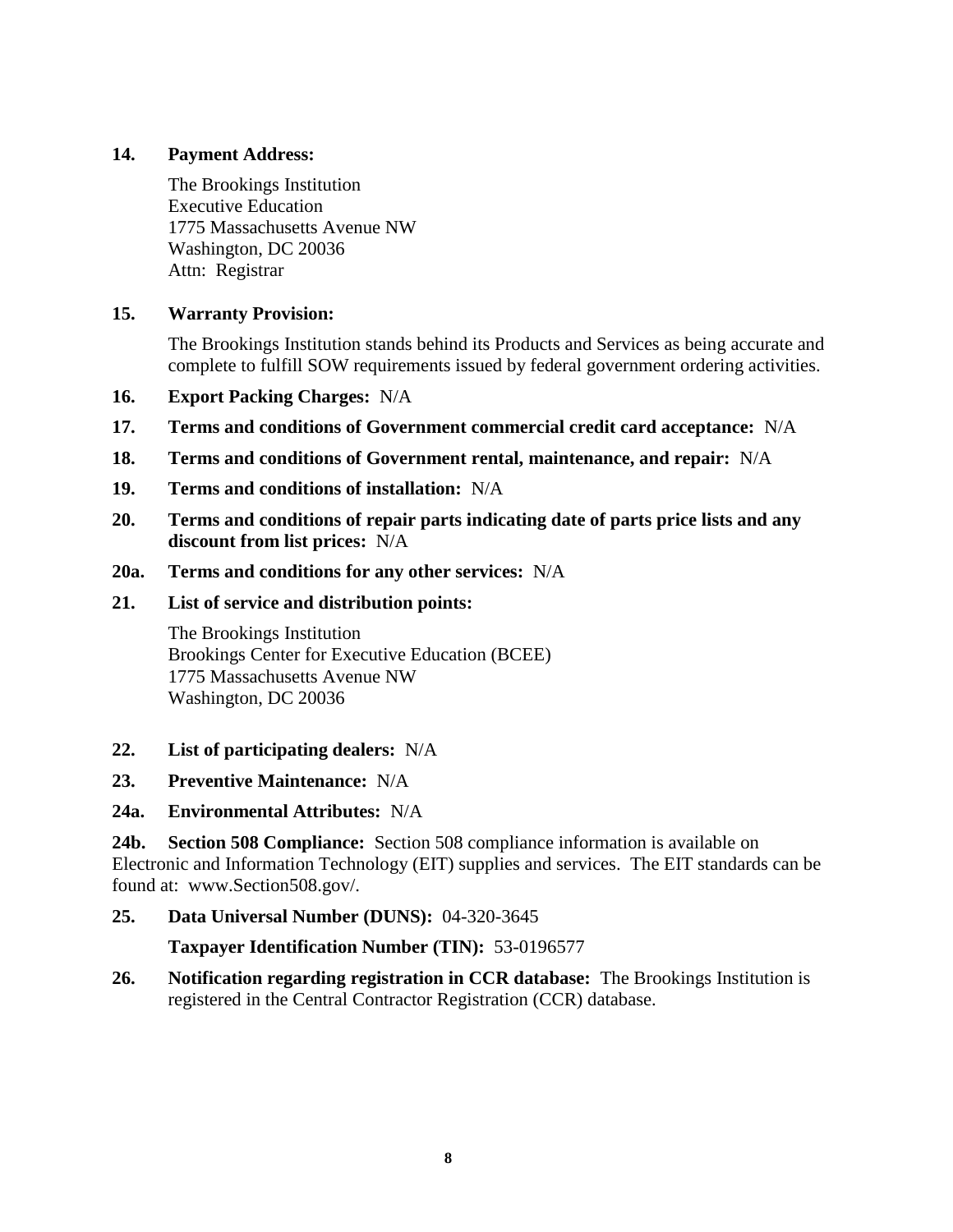## COURSE DESCRIPTIONS

<span id="page-8-0"></span>

| <b>Title of Course:</b>                                 | <b>GLOBAL CHALLENGES,</b><br><b>THREATS, &amp;</b><br><b>OPPORTUNITIES; U.S.</b><br><b>PERSPECTIVE</b> |                                         | <b>Length of Course</b><br>$#$ of Hrs/Days):     | 2 days |
|---------------------------------------------------------|--------------------------------------------------------------------------------------------------------|-----------------------------------------|--------------------------------------------------|--------|
| <b>Total Price of Course:</b>                           |                                                                                                        | <b>Based on number</b><br>of attendees. | <b>Minimum Number of</b><br>Participants:        | 35     |
| <b>Price Per Participant</b><br>(GSA)<br>[Includes IFF] |                                                                                                        | \$1,950                                 |                                                  |        |
|                                                         |                                                                                                        |                                         | <b>Maximum Number of</b><br><b>Participants:</b> | 100    |

### **Description of Class**

### *Program Outline*

Sessions give an explanation of the current major issues in U.S. national security policy by Brookings defense analysts, senior political figures, congressional leaders, and diplomats.

### *Program Benefits*

- A "behind the scenes" view into national security issues, U.S. government policy responses, and a range of alternative options
- Frank discussion with key U.S. and foreign officials and policymakers
- An in-depth understanding of impending global security developments

#### *Competencies*

Continual learning, external awareness, technical credibility, political savvy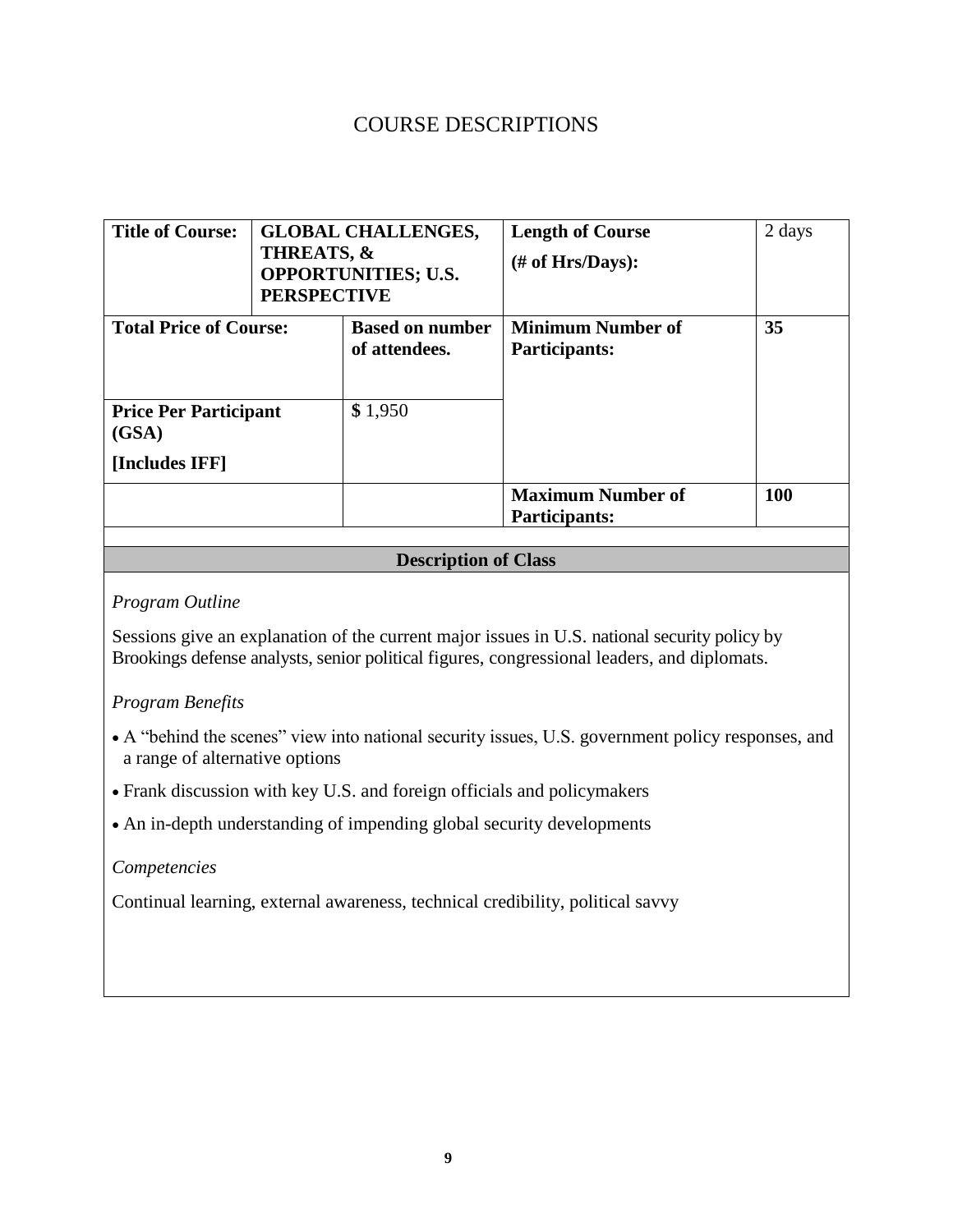| <b>Title of Course:</b>                                 | <b>REGIONAL</b><br><b>CHALLENGES, THREATS</b><br><b>&amp; OPPORTUNITIES:</b><br><b>THE MIDDLE EAST</b> |                                         | <b>Length of Course</b><br>$#$ of Hrs/Days):     | 2 days |
|---------------------------------------------------------|--------------------------------------------------------------------------------------------------------|-----------------------------------------|--------------------------------------------------|--------|
| <b>Total Price of Course:</b>                           |                                                                                                        | <b>Based on number</b><br>of attendees. | <b>Minimum Number of</b><br><b>Participants:</b> | 15     |
| <b>Price Per Participant</b><br>(GSA)<br>[Includes IFF] |                                                                                                        | \$1,950                                 |                                                  |        |
|                                                         |                                                                                                        |                                         | <b>Maximum Number of</b><br><b>Participants:</b> | 50     |

### *Program Outline*

Notable Middle East experts explain and analyze the region's major political, social, economic, and religious issues, and their likely impact on Western security, trade, and energy policies.

### *Program Benefits*

- Greater prospects for effective commercial and business operations in the Middle East
- Increased awareness and understanding of political realities and emerging trends in the Arab and Muslim worlds
- New perspectives into the culture of the Middle East that will aid in adapting current initiatives and long-term strategic planning to correspond with the region's political realities and emerging trends

#### *Competencies*

Strategic thinking, external awareness, political savvy, continual learning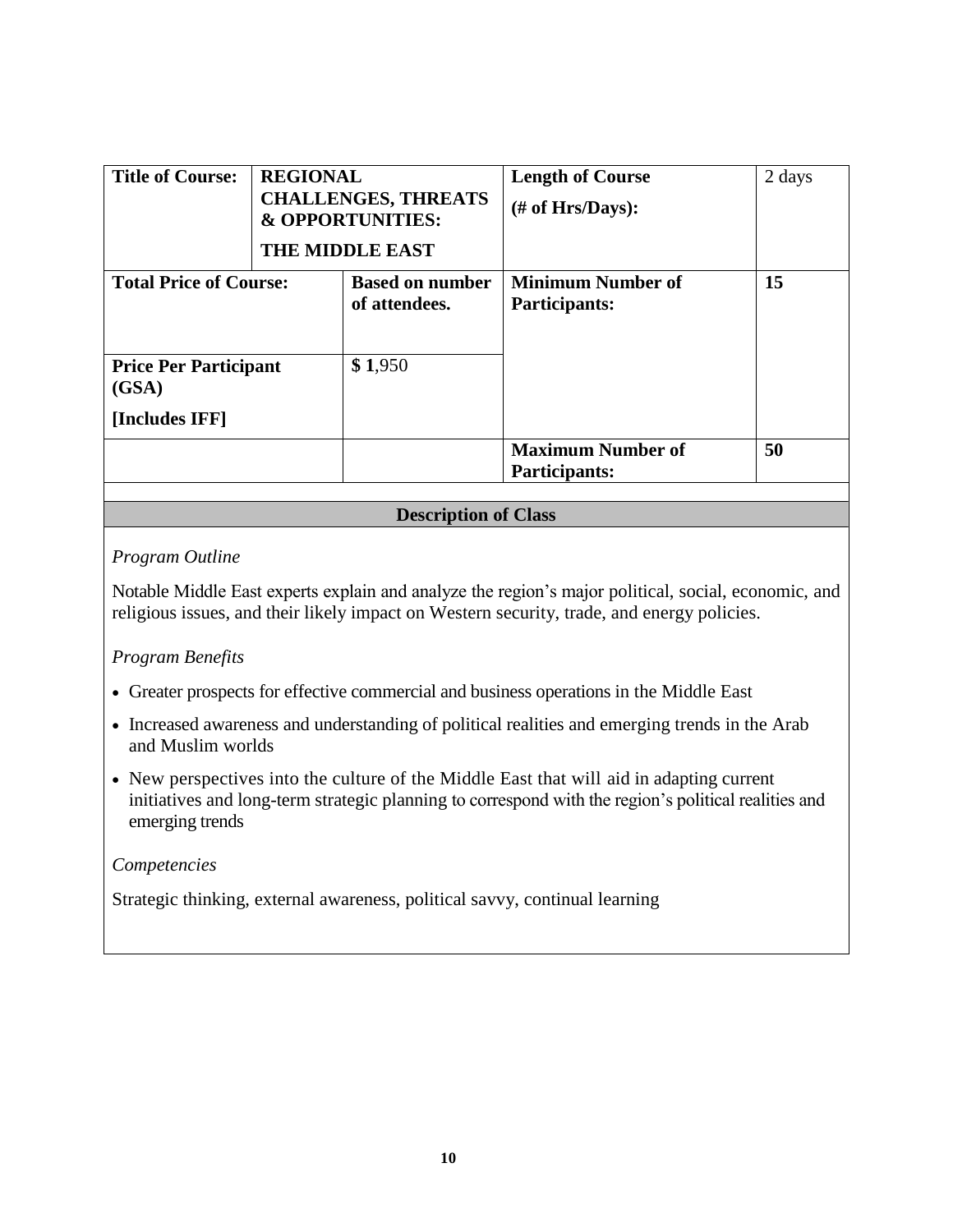| <b>Title of Course:</b>               | <b>INSIDE THE WHITE</b><br><b>HOUSE</b> |                                         | <b>Length of Course</b><br>$#$ of Hrs/Days):     | 3 days |
|---------------------------------------|-----------------------------------------|-----------------------------------------|--------------------------------------------------|--------|
| <b>Total Price of Course:</b>         |                                         | <b>Based on number</b><br>of attendees. | <b>Minimum Number of</b><br>Participants:        | 20     |
| <b>Price Per Participant</b><br>(GSA) |                                         | \$2,575                                 |                                                  |        |
| [Includes IFF]                        |                                         |                                         |                                                  |        |
|                                       |                                         |                                         | <b>Maximum Number of</b><br><b>Participants:</b> | 50     |

### *Program Outline*

In select briefings and discussions, agency leaders, congressional staff, journalists, diplomats, and lobbyists supply context and tips to explain how Washington works. This insider's guide to policy-making offers a pragmatic assessment of the administration's plans and thinking, political influences, and regulatory pressures that will equip corporate and federal executives with insights on how to achieve success in advancing their agenda in Washington.

This program, together with *Inside Congress: Understanding the Legislative Process,*  provides an extensive guide to the mechanics of government and opportunities for personal interaction with the people who write, pass, and implement legislation.

### *Program Benefits*

- Information on current executive branch priorities and policies gleaned from direct access to key federal decision makers
- Greater understanding of governmental processes and timetables to facilitate strategic thinking and implementation
- Fresh insights on emerging policy issues and political trends, putting you ahead of the curve for the 2008 elections

#### *Competencies*

Strategic thinking, external awareness, political savvy, continual learning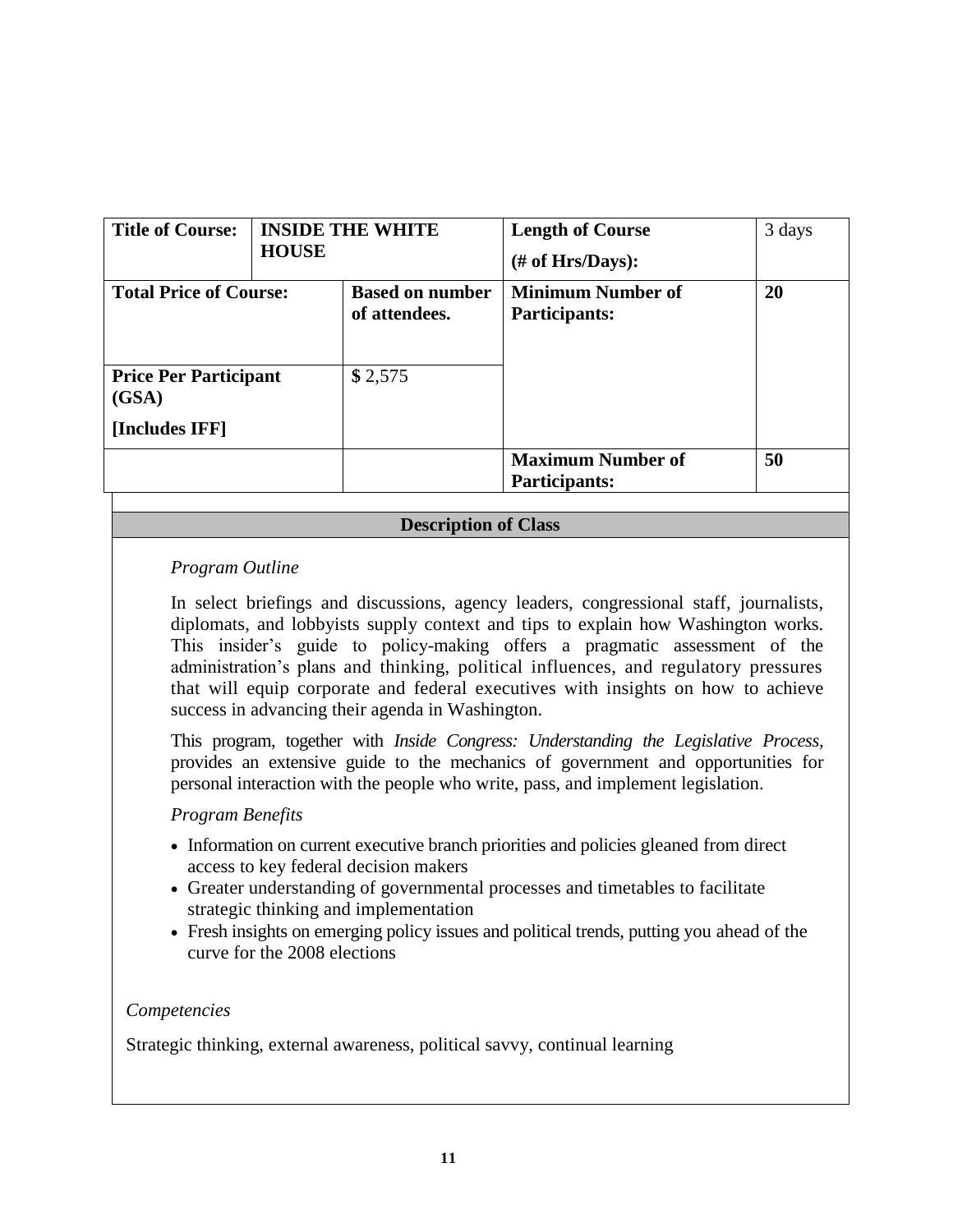| <b>Title of Course:</b>                              | <b>INSIDE CONGRESS:</b><br><b>UNDERSTANDING THE</b><br><b>LEGISLATIVE PROCESS</b> |                                         | <b>Length of Course</b><br>$#$ of Hrs/Days):     | 5 days |
|------------------------------------------------------|-----------------------------------------------------------------------------------|-----------------------------------------|--------------------------------------------------|--------|
| <b>Total Price of Course:</b>                        |                                                                                   | <b>Based on number</b><br>of attendees. | <b>Minimum Number of</b><br><b>Participants:</b> | 30     |
| <b>Price Per Participant (GSA)</b><br>[Includes IFF] |                                                                                   | \$2,025                                 |                                                  |        |
|                                                      |                                                                                   |                                         | <b>Maximum Number of</b><br><b>Participants:</b> | 65     |

### *Program Outline*

A broad overview of the legislative process with first hand information from members of Congress, congressional staffers, journalists, and lobbyists on how to be most effective on Capitol Hill. The focus is on the practical — to help you understand Congress and deal with members and staff more effectively. Speakers highlight current national policy issues and explain the role of congressional staff, the congressional committee process, floor procedure, advocacy and lobbying, and the relationship between Congress and the media.

#### *Program Benefits*

- A real-world viewpoint on the priorities, pressures, and processes that drive the work of Congress
- Heightened awareness of current policy issues and their likely implications for agencies and businesses
- New insights into the policy process, the changes in Congress, and effective ways to influence the legislative branch

This program, taken together with *Inside Washington* provides a valuable and far-reaching guide to the mechanics of government — and opportunities to personally engage the people who actually research, write, and implement legislation.

*Competencies*

Strategic thinking, external awareness, political savvy, continual learning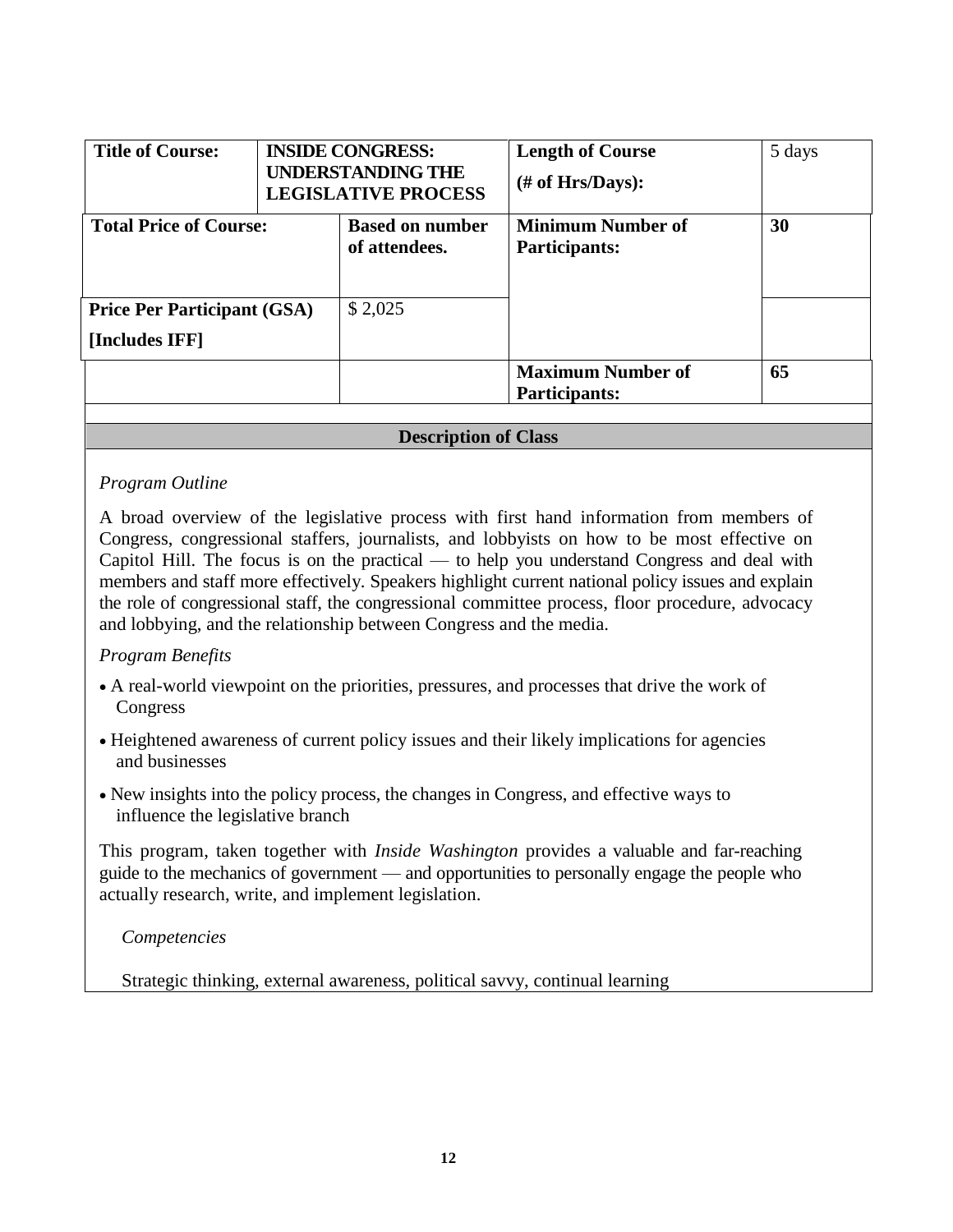| <b>Title of Course:</b>            | <b>LEGIS CONGRESSIONAL</b><br><b>FELLOWSHIP</b> |                                         | <b>Length of Course</b><br>$#$ of Hrs/Days):     | 7 months<br>12 months |
|------------------------------------|-------------------------------------------------|-----------------------------------------|--------------------------------------------------|-----------------------|
| <b>Total Price of Course:</b>      |                                                 | <b>Based on number</b><br>of attendees. | <b>Minimum Number of</b><br>Participants:        | 20                    |
| <b>Price Per Participant (GSA)</b> |                                                 | \$4,525(7 months)                       |                                                  |                       |
| [Includes IFF]                     |                                                 | \$6,135(12 months)                      |                                                  |                       |
|                                    |                                                 |                                         | <b>Maximum Number of</b><br><b>Participants:</b> | 40                    |

The LEGIS Congressional Fellowship program is an exceptional learning and development opportunity available to a select group of individuals who have the demonstrated capacity to be effective and superior leaders. Nominees accepted for a fellowship will gain direct and personal experience in the processes and politics of Congress during seven- or twelve-month assignments on Capitol Hill, working in the office of a member of Congress or serving on the staff of a congressional committee. Duties are substantive and wide ranging; they may include, but are not limited to, drafting legislation, briefing members of Congress, serving as a constituent liaison, planning and participating in committee hearings, and more.

As a participant in this program, you will develop superior strategic planning skills, new leadership capabilities, and rare political acumen. You will gain in-depth knowledge of the policymaking process and will build a strategic and competitive advantage for your agency or company when you take home your newly developed understanding of the legislative world. Successful completion of this program could advance your career significantly.

LEGIS Congressional Fellows, and their employers, benefit from

• Insider experience of the intricacies of the legislative process

The full-time assignment provides fellows with a comprehensive understanding of Capitol Hill, congressional functions, the legislative process, and how Congress really works.

 One-on-one working relationships with key decision makers as well as having access to Brookings' unique resources, including our renowned scholars, seminars, briefings, and publications

As part of the legislative inner circle, fellows work alongside some of the best-known leaders in America, as well as with Capitol Hill staffers, notable lobbyists, policy experts, and senior federal executives.

Fellows in 2007 joined the staffs of Senators Clinton, Obama, Conyers, Reid, Crapo, and Akaka (among others) as well as of several key committees.

A broader perspective of the public policy development process, leading to superior strategic planning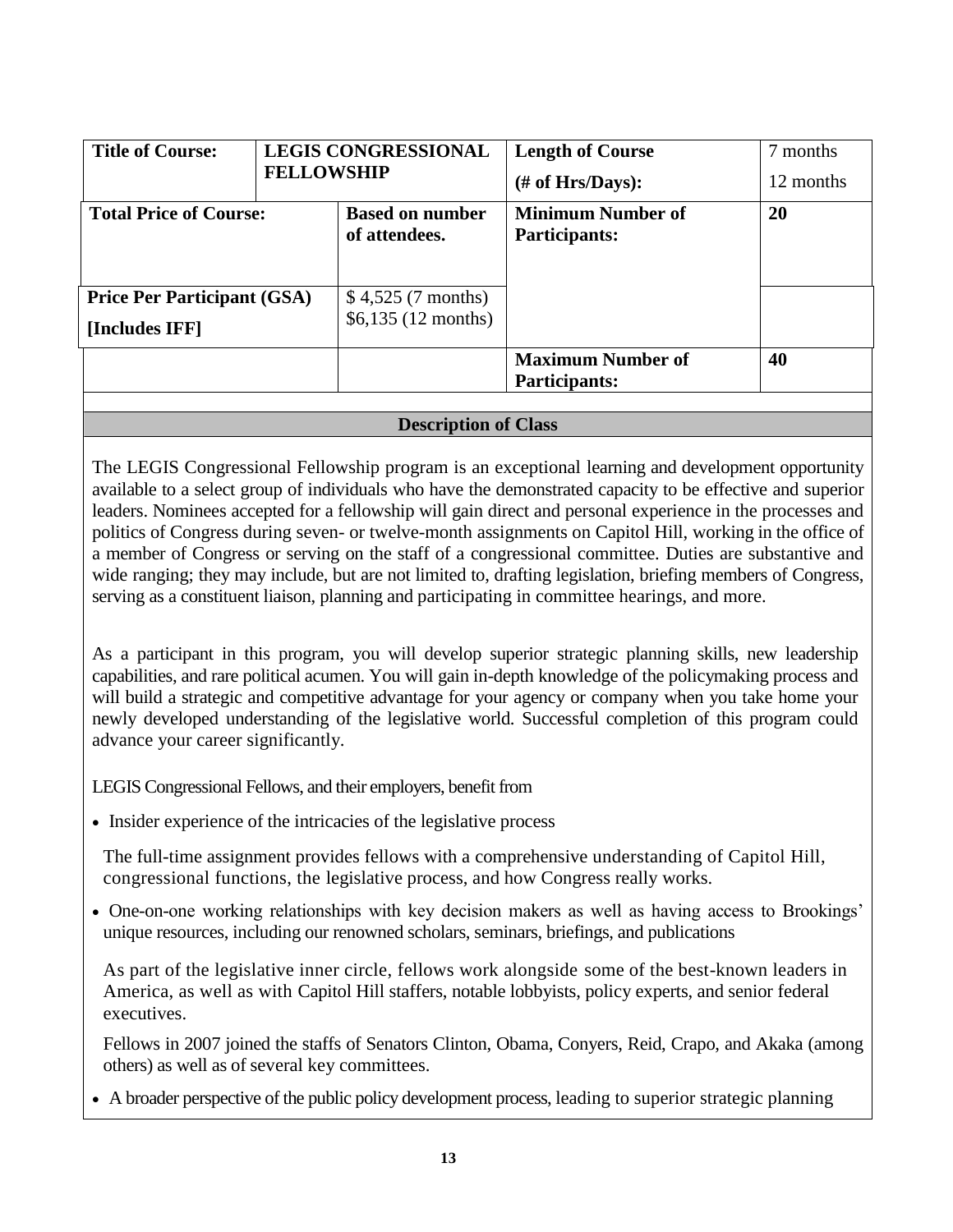Fellows leave Capitol Hill with a new framework for assessing possibilities, a deeper understanding of political pressures, and an enhanced ability to maneuver around challenges and capitalize on opportunities — essential competencies for organizations seeking to shape the future.

*LEGIS 2001 Fellow Tom Lockwood, formerly an official in the Department of the Navy, has gone on to become the director of the Office of National Capitol Region Coordination for the Department of Homeland Security.*

*Qualifications and Nomination Procedures*

Interested nominees should contact the Brookings Center for Executive Education toll free at (800) 925-5730 or send an inquiry to *[Fellowships@brookings.edu](mailto:Fellowships@brookings.edu)* to receive our brochure. Additional details may also be found on our website

*[www.Brookings.edu/ExecEd/Fellowships.htm.](http://www.brookings.edu/ExecEd/Fellowships.htm.)*

The program includes an intensive two-week orientation to prepare you for your Capitol Hill assignment. As an added benefit, every LEGIS Congressional Fellow is eligible to attend for free an additional six days of executive education programs held at the Brookings Institution.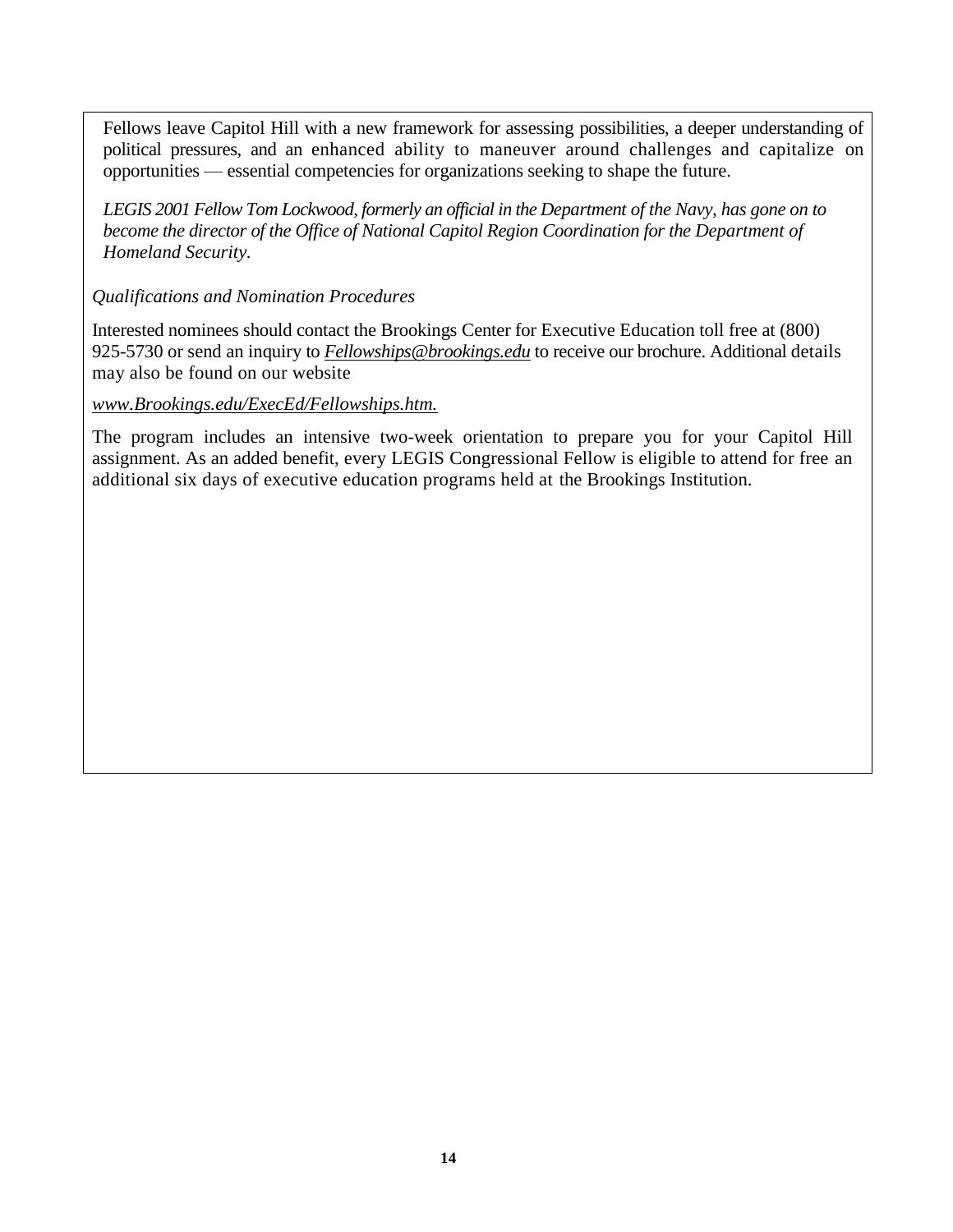| <b>Title of Course:</b>                                 | <b>MANAGING THE</b><br><b>FEDERAL EMPLOYEE</b><br><b>DISCIPLINE AND</b><br>PERFORMING PROCESS |                                         | <b>Length of Course</b><br>$#$ of Hrs/Days):     | 2 days |
|---------------------------------------------------------|-----------------------------------------------------------------------------------------------|-----------------------------------------|--------------------------------------------------|--------|
| <b>Total Price of Course:</b>                           |                                                                                               | <b>Based on number</b><br>of attendees. | <b>Minimum Number of</b><br>Participants:        | 20     |
| <b>Price Per Participant</b><br>(GSA)<br>[Includes IFF] |                                                                                               | \$1,300                                 |                                                  |        |
|                                                         |                                                                                               |                                         | <b>Maximum Number of</b><br><b>Participants:</b> | 50     |

### *Program Outline*

A workshop designed to teach federal managers the tools and strategies needed to handle employee discipline and performance issues while addressing the management training requirements of the 2004 Federal Workforce Flexibility Act. Utilizing case studies and candid interactive dialogue, the course focuses on federal personnel employment law, with the objective of providing participants with a broad oversight of such laws and policy updates on employee and employer rights. The workshop is taught by a veteran federal employment law expert, who has been in practice for more than 25 years.

### *Program Benefits*

- Greater insights into the federal personnel process and the rights and responsibilities of managers
- Increased confidence in dealing with EEO complaints, difficult employees, inappropriate conduct, insubordination, or poor performance
- Enhanced understanding of disability issues and how to respond to requests for reasonable accommodation

#### *Competencies*

Human capital management, leveraging diversity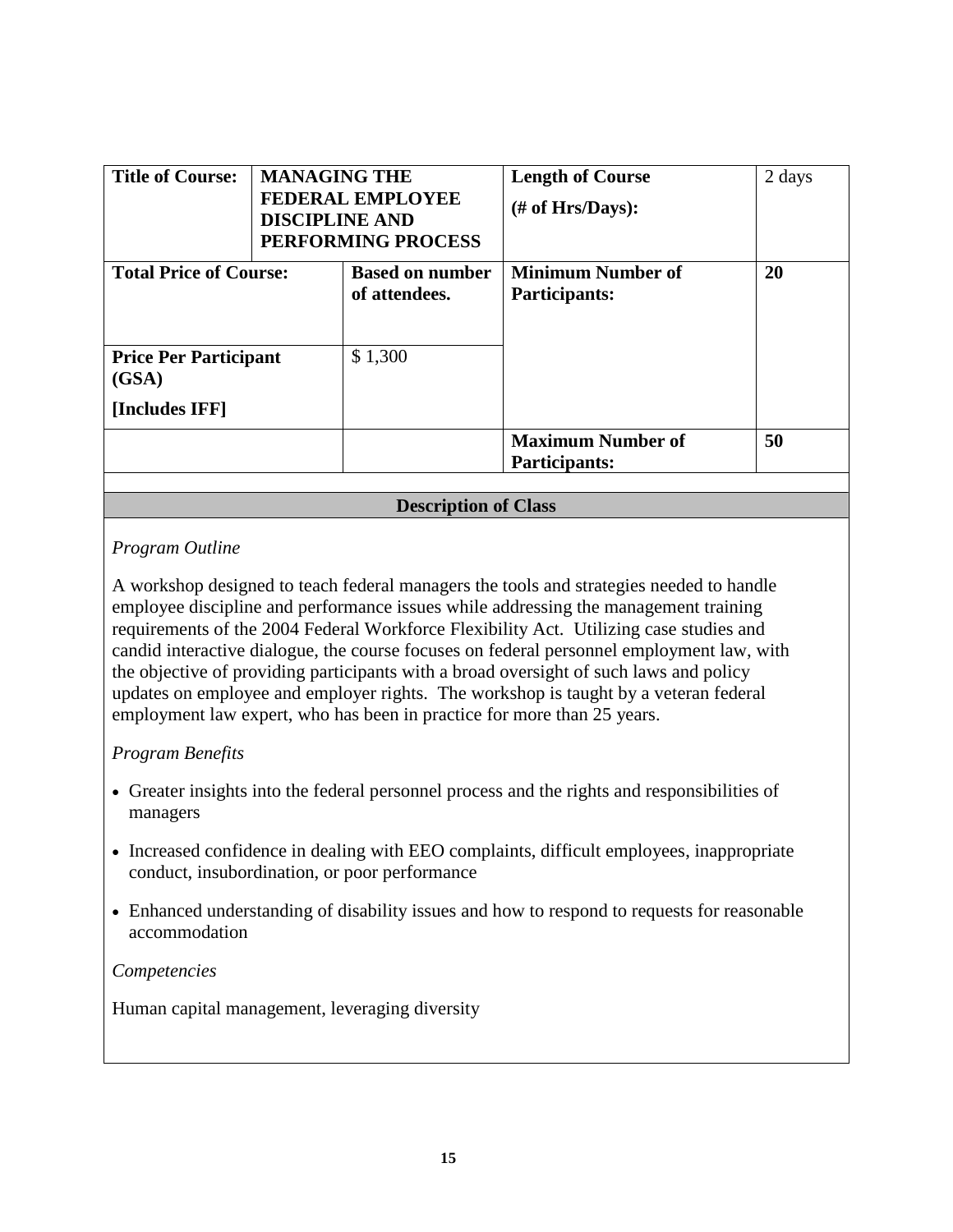# LABOR CATEGORY DESCRIPTIONS

### <span id="page-15-0"></span>**Program Director**

### *Functional Responsibility*

Responsible for curriculum design and delivery of public policy executive education programs for both public and private sector leaders.

Highly experienced in field of executive education; knows how to integrate a range of complex issues and specialized public policy subject matter into cohesive training programs.

Possesses significant content expertise in areas of public sector executive leadership, governmental processes, and/or critical global issues. Possesses an extensive network of contacts among Brookings scholars and experts, within the Executive and Legislative branches of government, and among universities and other research organizations.

Responsible for open enrollment educational programs as well as highly specialized custom training programs for industry and government clients based on assessment of client needs.

Meets with custom clients to ensure agenda and program subject matter addresses specific client objectives.

Delivers content during open enrollment programs and to custom clients' employees, managers and senior leadership team.

Continually evaluates success of executive education programs through feedback evaluations; conducts follow up research, determines program modifications, develops new training courses, and identifies new training methods and materials as appropriate.

#### *Position Qualifications*

PhD degree or Masters Degree with a minimum of 12 years of relevant experience.

### **Senior Program Manager**

#### *Functional Responsibility*

Assists in the design and delivery of executive education programs for private and public sector organizations in the areas of public sector executive leadership, governmental processes, and/or critical global issues. Possesses significant background in public policy and/or executive education and training.

Responsible for coordinating and facilitating executive education programs, both open enrollment courses and specialized, custom programs.

Manages advanced logistical planning and preparation of seminars, classroom courses, and workshops. Identifies and engages speakers, researches program topics, prepares agendas, stays abreast of issue areas related to program content.

Responsible for effective and efficient management of programs, directing program logistics and working on-site throughout program delivery to resolve any issues. Introduces speakers, facilitates discussion, accompanies participants to any off site visits, and serves as back up to Program Director in chairing programs.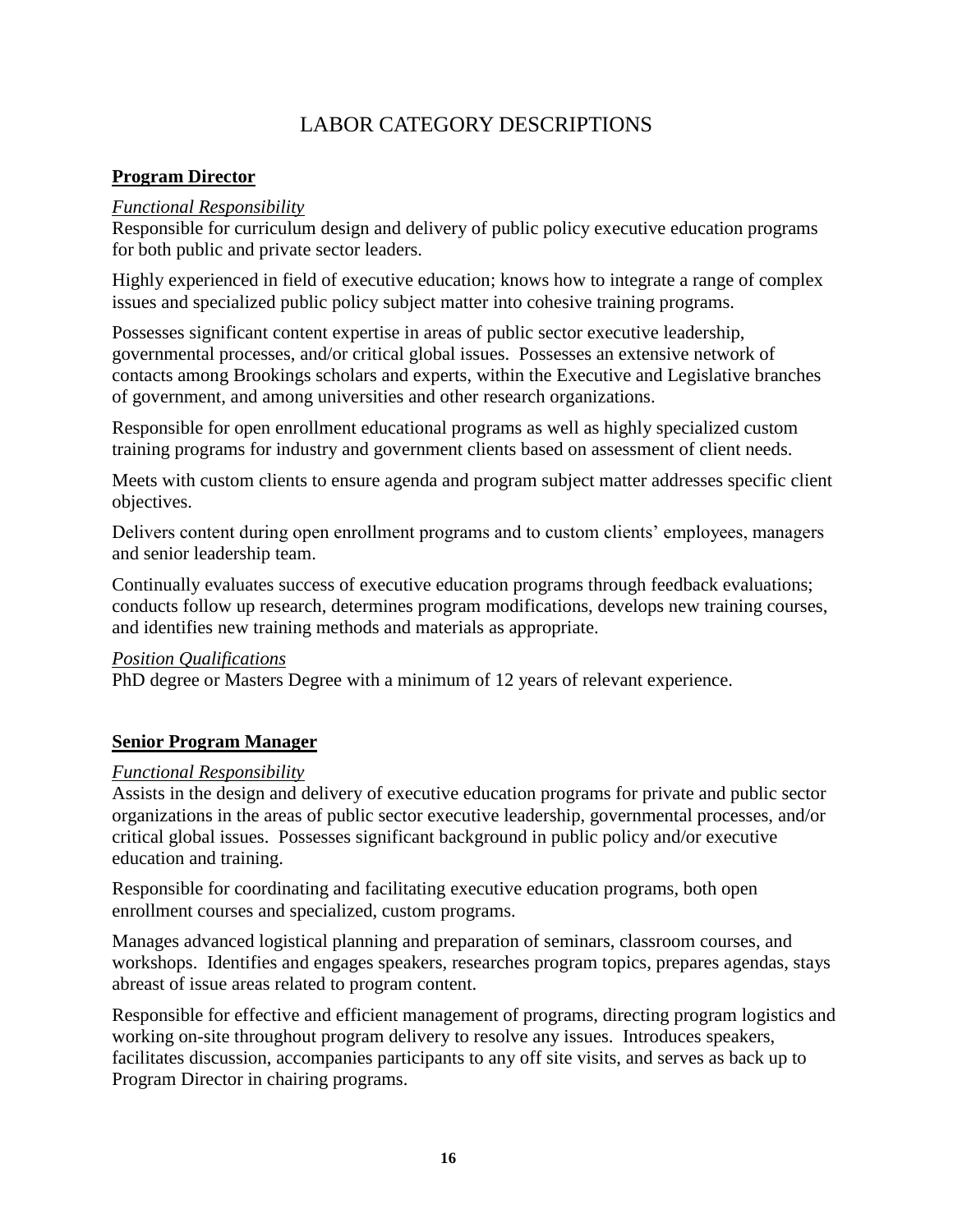Evaluates program effectiveness, recommends revisions and modifications to improve future programs.

### *Position Qualifications*

Masters Degree with a minimum of 10 years of relevant experience, or

BA Degree with a minimum of 12 years of relevant experience.

### **Program Manager**

### *Functional Responsibility*

Assists in the design and delivery of executive education programs for private and public sector organizations in the areas of public sector executive leadership, governmental processes, and/or critical global issues. Possesses significant background in public policy and/or executive education and training.

Responsible for coordinating and facilitating executive education programs, both open enrollment courses and specialized, custom programs.

Manages advanced logistical planning and preparation of seminars, classroom courses, and workshops. Identifies and engages speakers, researches program topics, prepares agendas, stays abreast of issue areas related to program content.

Responsible for effective and efficient management of programs, directing program logistics and working on-site throughout program delivery to resolve any issues. Introduces speakers, facilitates discussion, accompanies participants to any off site visits, and serves as back up to Program Director in chairing programs.

Evaluates program effectiveness, recommends revisions and modifications to improve future programs.

### *Position Qualifications*

Masters Degree with a minimum of 6 years of relevant experience, or

Bachelors Degree with a minimum of 8 years of relevant experience.

### **Program Associate**

### *Functional Responsibility*

Participates with Program Managers and Directors to help develop, administer and conduct a wide variety of education programs for public and private sector executives.

Has strong background in public policy issues and experience in planning, coordinating, and executing conferences and educational programs. Helps to research program topics, identify speakers, prepare agendas and mailings; interacts with speakers and participants.

Conducts research to improve course curriculum via new issue areas or new speakers. Keeps abreast of key public policy topic areas, identifying what audiences want and need in the area of training programs.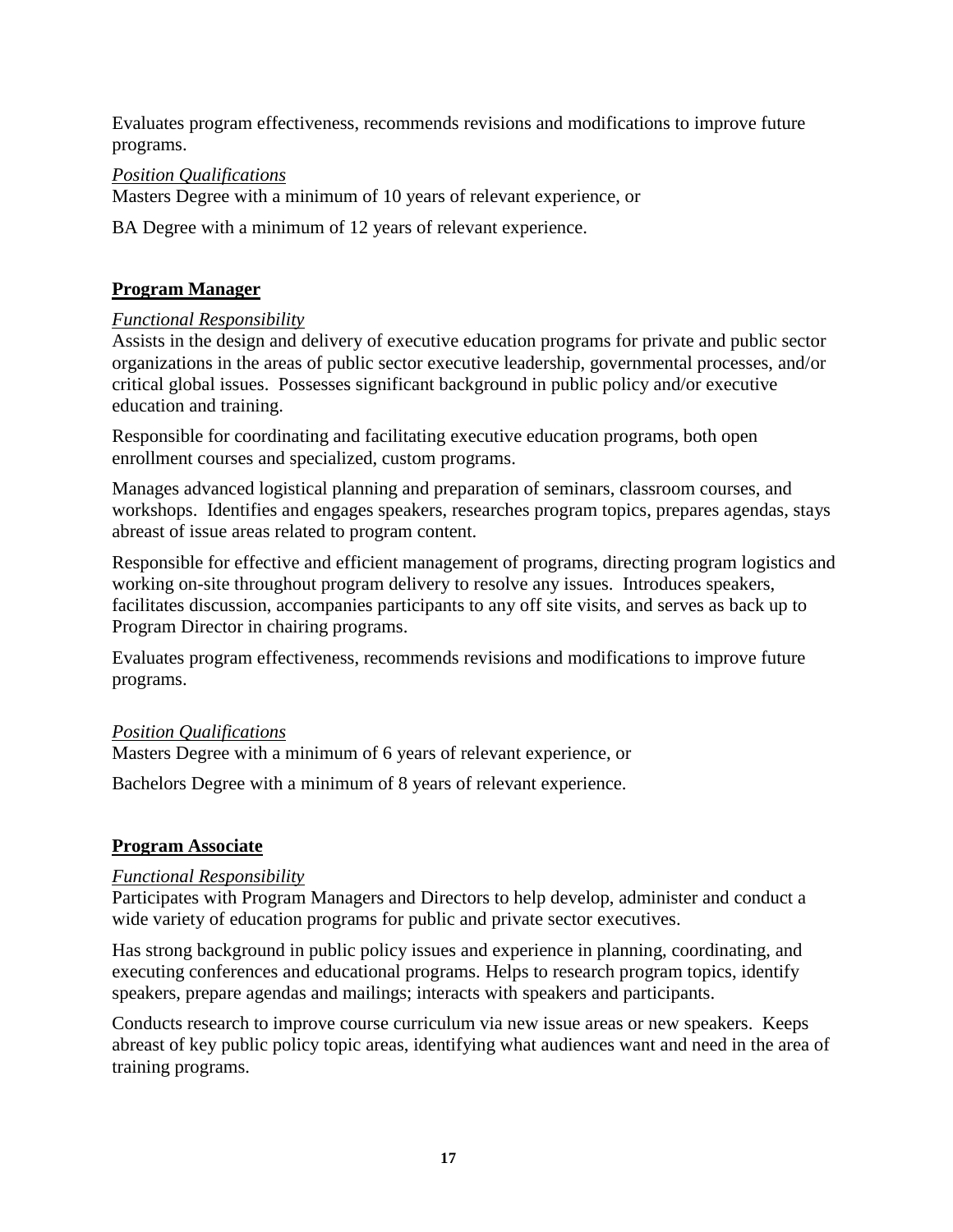Provides back up to Program Managers or Directors by introducing speakers, leading discussions, recapping lessons learned from individual sessions, leading groups to off site visits, facilitating group interaction by actively engaging participants during meals and breaks.

Serves as point of contact and coordinator for major custom clients, to clarify needs and ensure proper contract arrangements are in order.

Ensures flawless logistical preparations including arranging meeting facilities, A/V requirements, meals, hotel accommodations, production of program materials, ground transportation, tours and off site visits. Works on-site to handle logistics and resolve issues that might arise. Tracks budgets, ensures program expenditures are in compliance with financial targets.

#### *Position Qualifications*

Masters Degree with a minimum of 4 years of relevant experience, or

Bachelors Degree with a minimum of 6 years of relevant experience.

### **Program Administrator**

### *Functional Responsibility*

Participates with Program Managers and Directors to help develop, administer and conduct a wide variety of education programs for public and private sector executives.

Has strong background in public policy issues and experience in planning, coordinating, and executing conferences and educational programs. Helps to research program topics, identify speakers, prepare agendas and mailings; interacts with speakers and participants.

Conducts research to improve course curriculum via new issue areas or new speakers. Keeps abreast of key public policy topic areas, identifying what audiences want and need in the area of training programs.

Provides back up to Program Managers or Directors by introducing speakers, leading discussions, recapping lessons learned from individual sessions, leading groups to off site visits, facilitating group interaction by actively engaging participants during meals and breaks.

Serves as point of contact and coordinator for major custom clients, to clarify needs and ensure proper contract arrangements are in order.

Ensures flawless logistical preparations including arranging meeting facilities, A/V requirements, meals, hotel accommodations, production of program materials, ground transportation, tours and off site visits. Works on-site to handle logistics and resolve issues that might arise. Tracks budgets, ensures program expenditures are in compliance with financial targets.

### *Position Qualifications*

Masters Degree or Bachelors degree with a minimum of 4 years of relevant experience.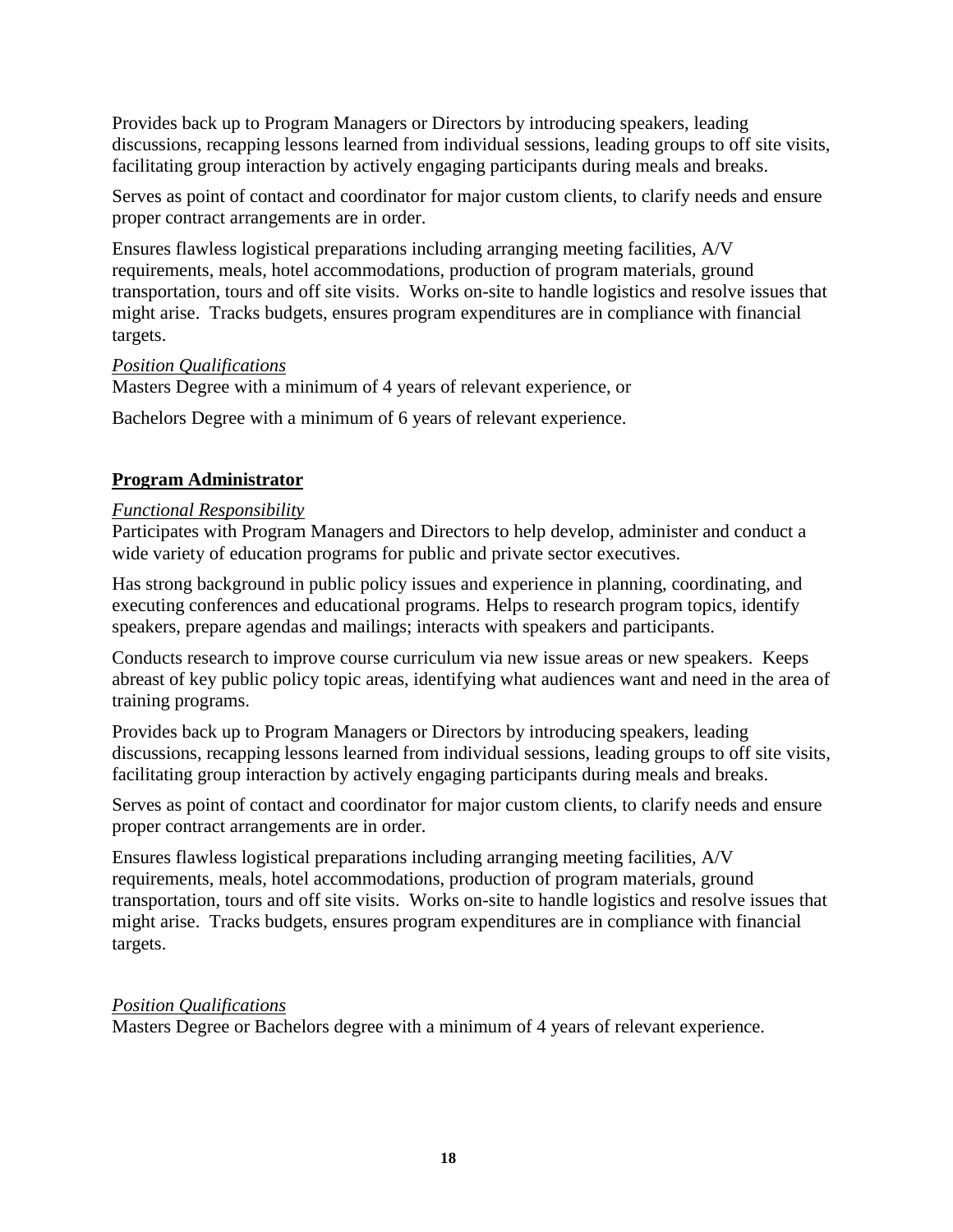### **Administrative Support**

### *Functional Responsibility*

Provides administrative support to training personnel, working closely with the Program Director and other program staff. This includes, but is not limited to program administration, coordinating and producing all program related materials (books, name tags, certificates, etc.), maintaining training calendars and schedules, scheduling meetings and reservations. Writes, summarizes, and distributes post program evaluations. Ensures participant lists are accurate and up to date. Processes invoices in a timely fashion.

### *Position Qualifications*

High School diploma and a minimum of 5 years of relevant experience.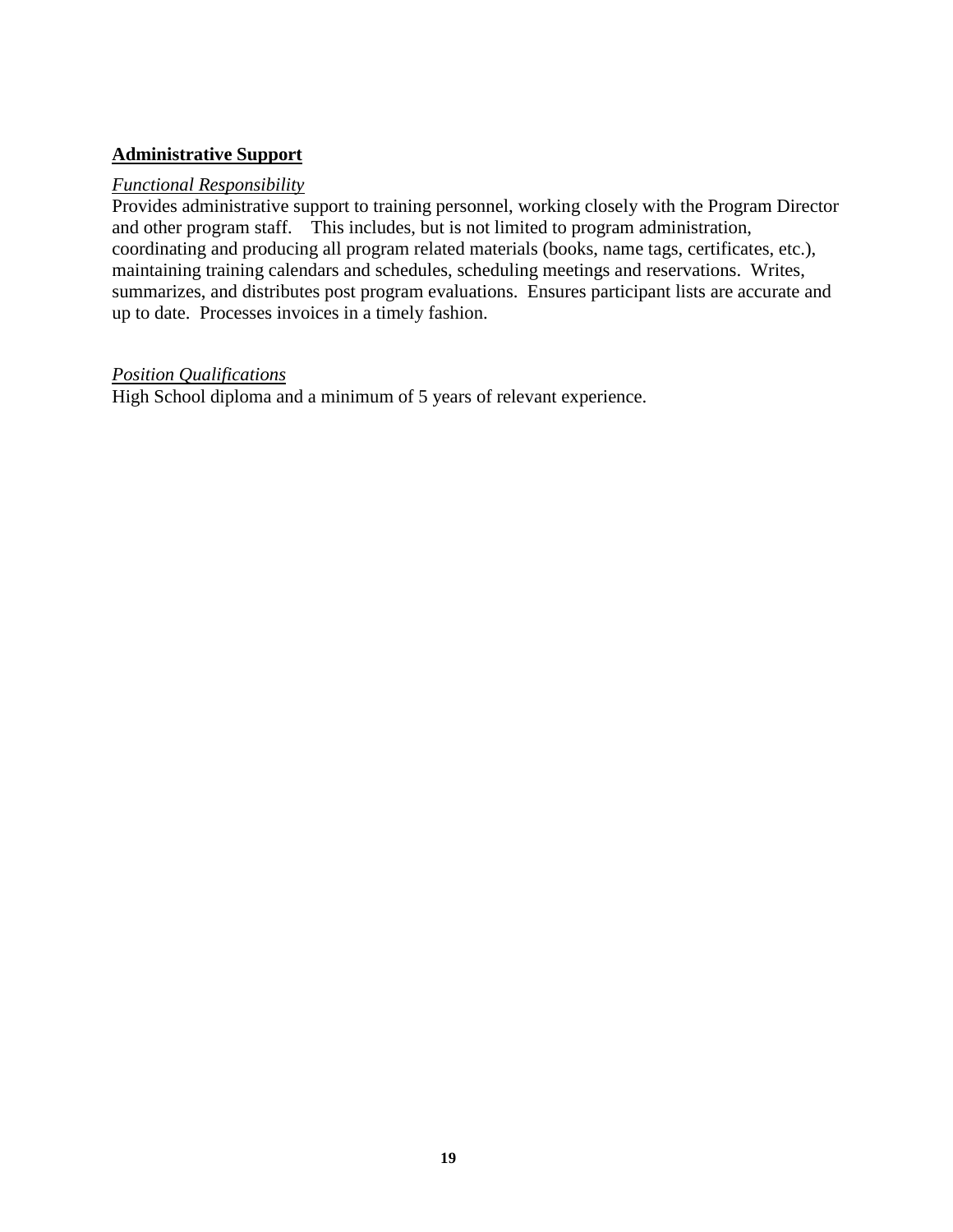<span id="page-19-0"></span>

| <b>SIN 874-4</b>                                                                                                                                                                      | <b>GSA Pricing</b><br><b>Includes IFF</b> |  |  |
|---------------------------------------------------------------------------------------------------------------------------------------------------------------------------------------|-------------------------------------------|--|--|
| <b>Open Enrollment Courses</b>                                                                                                                                                        |                                           |  |  |
| Global Challenges, Threats, & Opportunities: U.S. Perspective                                                                                                                         | \$1,950.00                                |  |  |
| Regional Challenges, Threats, & Opportunities: The Middle East                                                                                                                        | \$1,950.00                                |  |  |
| Inside the White House                                                                                                                                                                | \$2,575.00                                |  |  |
| Inside Congress: Understanding the Legislative Process                                                                                                                                | \$2,025.00                                |  |  |
| <b>LEGIS Congressional Fellowship</b>                                                                                                                                                 |                                           |  |  |
| <b>Seven Months</b>                                                                                                                                                                   | \$4,525.00                                |  |  |
| <b>Twelve Months</b>                                                                                                                                                                  | \$6,135.00                                |  |  |
| Managing the Federal Employee Discipline and Performance Process                                                                                                                      | \$1,300.00                                |  |  |
| ***NOTE: Pricing for internationally based programs is subject to changes in<br>exchange rates which may cause increases in course fees up to 30 days prior to<br>program start date. |                                           |  |  |

# INSTRUCTOR-LED TRAINING ~ GSA PRICING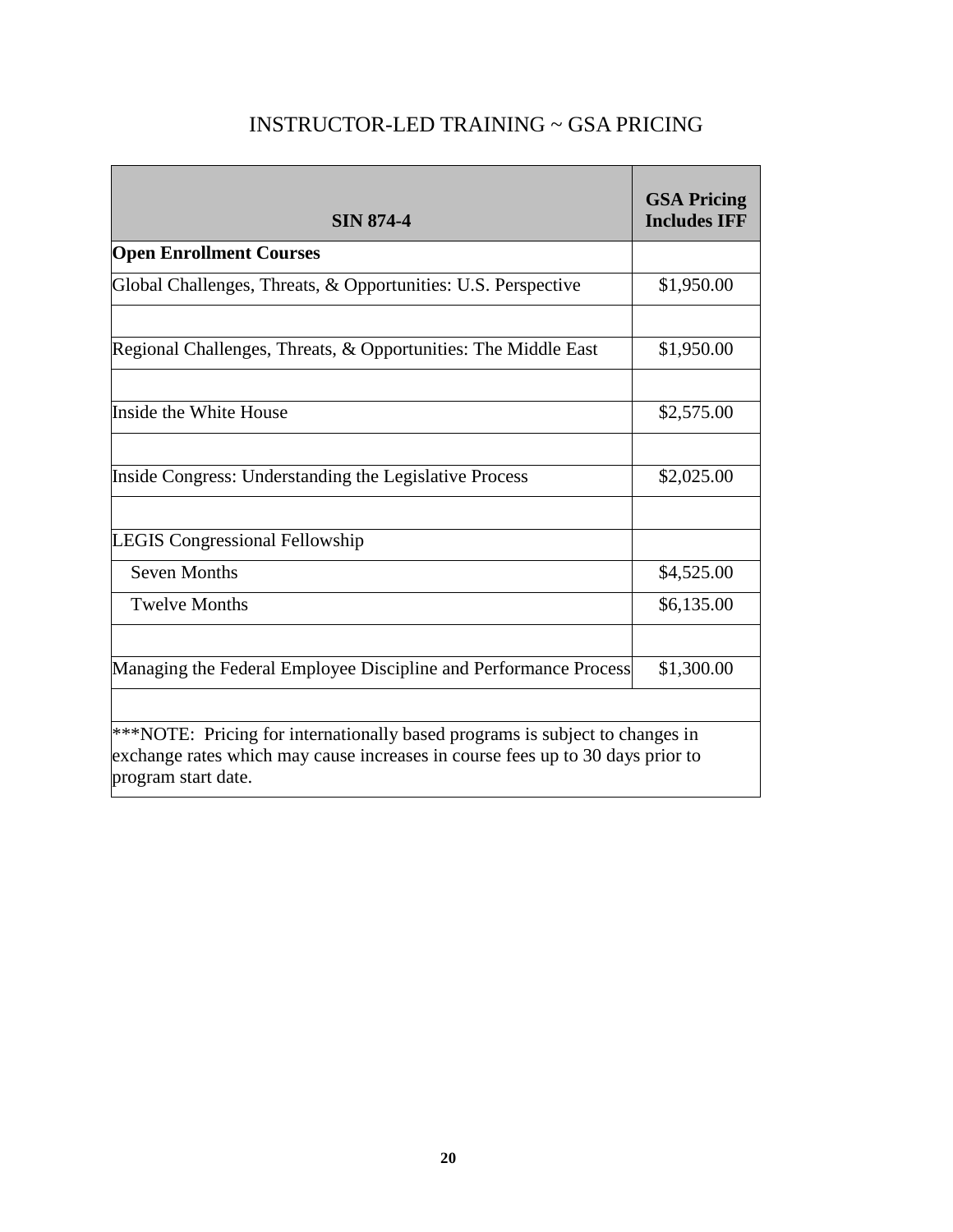| <b>SIN 874-4</b>                                                                                                                                                                   | <b>GSA Pricing</b> |
|------------------------------------------------------------------------------------------------------------------------------------------------------------------------------------|--------------------|
| <b>Group Courses Offered at Client Site</b>                                                                                                                                        |                    |
|                                                                                                                                                                                    |                    |
| Managing the Federal Employee Discipline and Performance Process                                                                                                                   |                    |
| Within 150 miles of Washington DC                                                                                                                                                  | \$25,000.00        |
| Beyond 150 mile limit                                                                                                                                                              | \$27,500.00        |
|                                                                                                                                                                                    |                    |
| NOTE: These courses are priced assuming 20 (minimum allowable) students<br>however up to 40 (maximum allowable) students may participate at no additional cost.                    |                    |
|                                                                                                                                                                                    |                    |
| NOTE: Pricing for internationally based programs is subject to changes in exchange<br>rates which may cause increases in course fees up to 30 days prior to program start<br>date. |                    |
|                                                                                                                                                                                    |                    |

### **The Brookings Institution offers quantity and volume discounts as follows:**

Volume: For each order of greater than \$50,000 we offer a 10% discount.

Quantity: For each agency ordering six or more courses in a single order or having six or more attendees in a single course we offer a 5% discount.